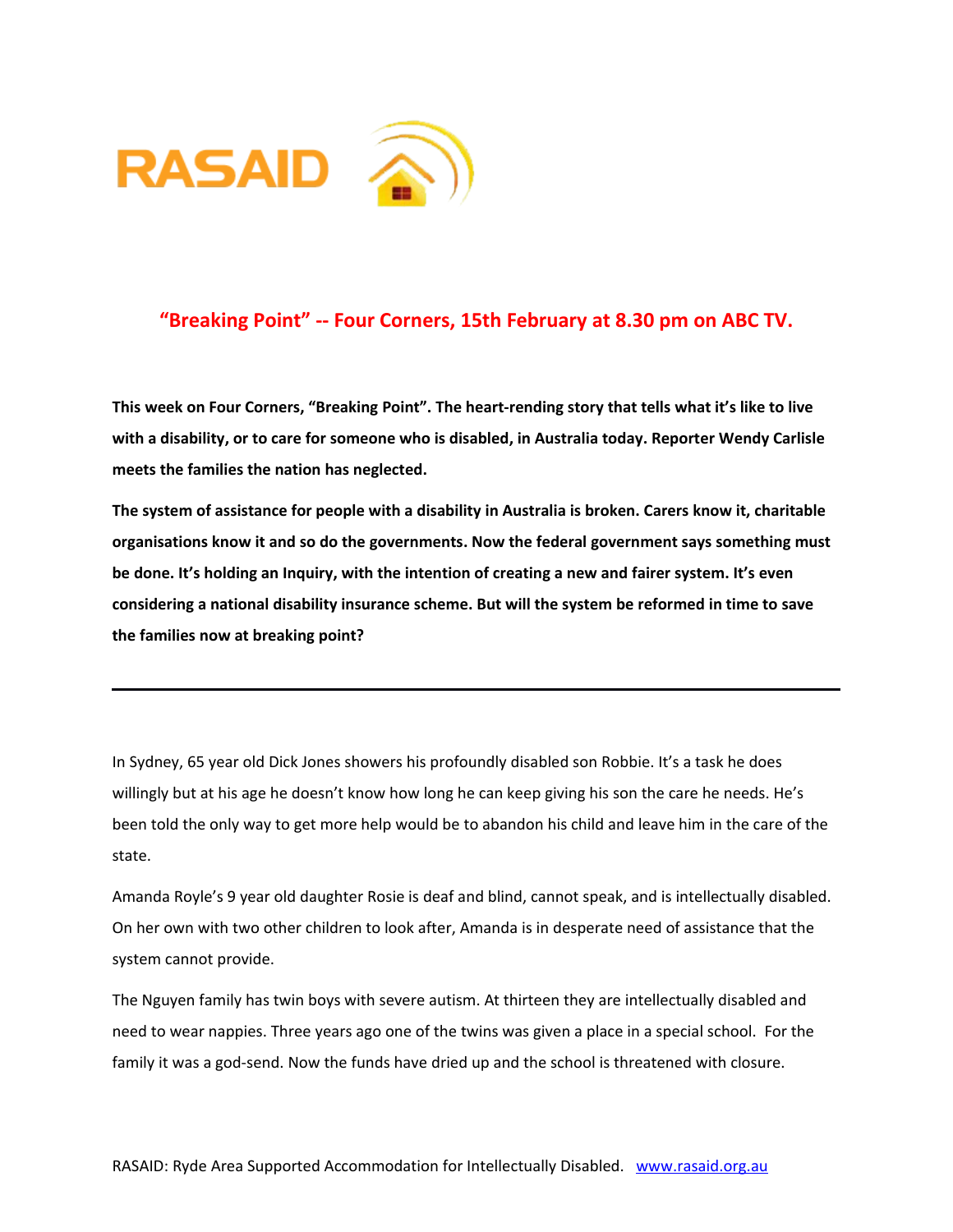These families are desperate and they are not alone. Across Australia it's estimated that there are 1.5 million people with a severe disability. Only a small proportion of them receive any direct physical care from government or charities. The vast majority rely on family and friends to help them survive.

"It doesn't matter where you look across the sector, across the states of Australia, the system is broken." Bruce Bonyhady, Independent Panel Member, Productivity Commission Inquiry into a National Disability Support Scheme

The reasons for this situation aren't hard to find. Thirty years ago governments radically reformed the system of disability care in Australia. They promised to set people free from institutions, and at the same time they promised a major boost in funding so that people with disabilities could be supported to live at home or in community settings. Instead those services have been starved of funds leaving carers, many whom are now in their 60s, 70s, and 80s, to carry the burden. It's a terrible situation as Dick Jones told Four Corners:

"We were told... the only option you have, is when you are in a wooden box , that's probably the only time that Rob [his adult son] will get any accommodation."

The Federal Government accepts the system needs reform and has begun to allocate extra funds for services and carers.

Most significantly, the Federal Government has set up a Productivity Commission Inquiry to recommend systematic reform and the establishment of a comprehensive National Disability Support Scheme. The problem is if the Inquiry recommends a new scheme and the Federal Government agrees to act, even the best estimates suggest real change in Australia would take five to seven years to implement.

"There'll obviously I think be more meat on the bone for a scheme towards the end of a second term. When the scheme could finally be implemented, I don't know." Bill Shorten: Parliamentary Secretary for Disabilities.

For thousands of people this is simply too long to wait. Four Corners reveals the growing number of people who are packing their bags and going to live in countries where the support system is better resourced. These people are being called "disability refugees". Reporter Wendy Carlisle goes with one young mother to Britain as she investigates the possibility of moving her family back there so her daughter could be better cared for.

While the Government recognises the need for fundamental reform, many families of the disabled are at 'breaking point'.